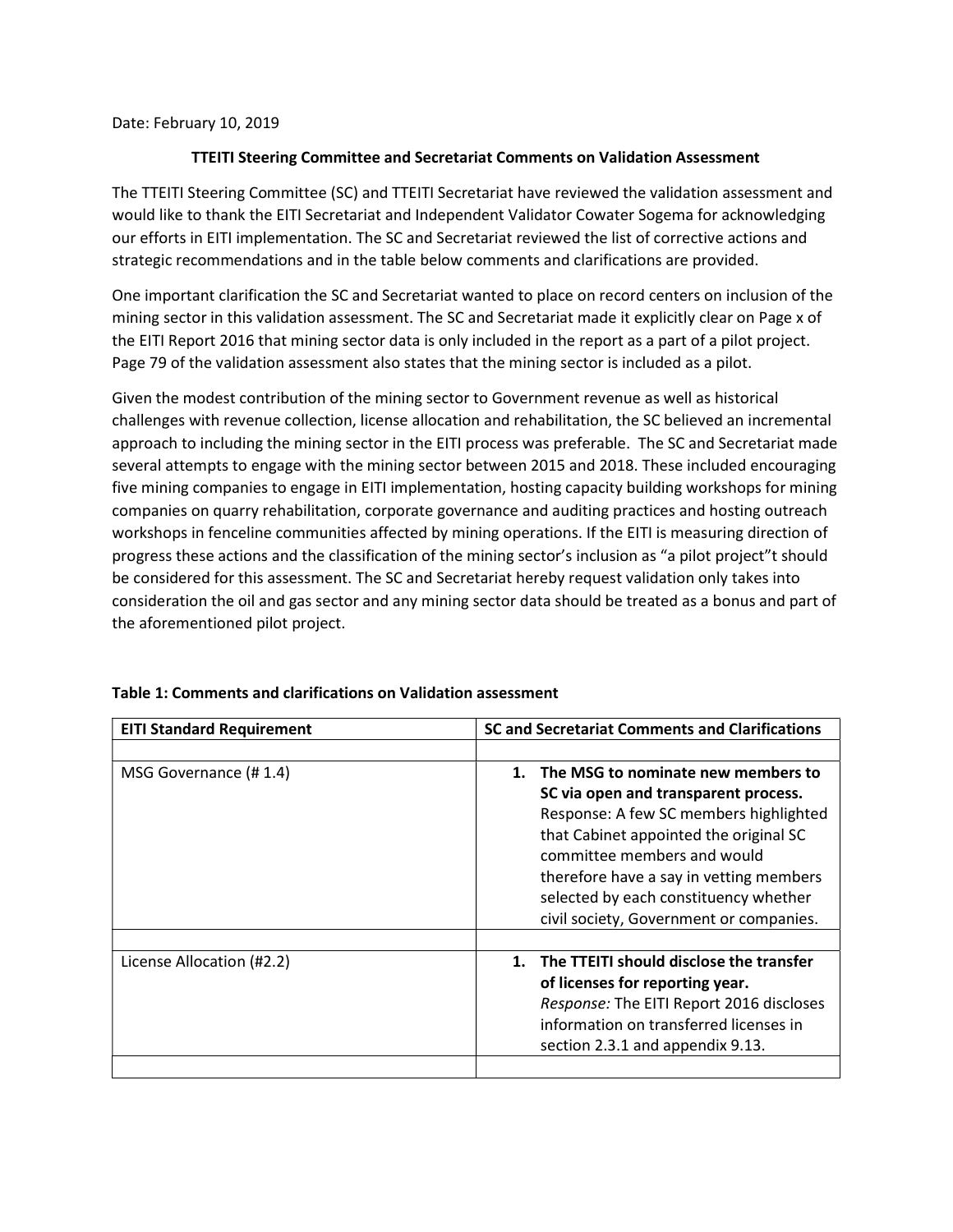| License Registers (#2.3) | The TTEITI is required to maintain a<br>1.<br>publicly available register for both oil<br>and gas and mining licenses and ensure<br>comprehensiveness.<br>Response: The Secretariat prepared a<br>register for the oil and gas sector that<br>was vetted by the Ministry of Energy. The<br>register highlights where information is<br>missing and offers explanations on why<br>some data is unavailable including<br>"missing files" etc.                                                                                                                                                                                                                                                                                                                                                                                              |
|--------------------------|------------------------------------------------------------------------------------------------------------------------------------------------------------------------------------------------------------------------------------------------------------------------------------------------------------------------------------------------------------------------------------------------------------------------------------------------------------------------------------------------------------------------------------------------------------------------------------------------------------------------------------------------------------------------------------------------------------------------------------------------------------------------------------------------------------------------------------------|
| Production Data (#3.2)   | The TTEITI Report does not document<br>1.<br>the value of mineral production.<br>Response: Section Page 65 of the 2016<br>Report explains the difficulty in<br>determining the market value of<br>production given that local price for<br>different minerals vary (i.e. there is no<br>benchmark price of minerals sold on the<br>local market).                                                                                                                                                                                                                                                                                                                                                                                                                                                                                        |
|                          | 2. The TTEITI is encouraged to discuss with<br>the Government whether there has<br>been progress in improving the<br>monitoring of both oil and gas and<br>mining production.<br>Response: the TTEITI has these<br>conversations with the Ministry of Energy<br>(including with the Minerals Unit) on a<br>consistent basis. Also, the MSG's<br>Workplan 2018-2019 carves out<br>activities to follow up on the<br>Government's efforts to implement<br>drone technology as an independent<br>system to verify mineral production, as<br>well as, to lobby the Joint Select<br>Committee (JSC) of Parliament to<br>encourage the Government implement<br>the system. A brief was submitted to the<br>JSC documenting the issue and several<br>documented attempts were made to<br>meet with the JSC on Energy Affairs for<br>discussion. |
| Export Data (#3.3)       | The TTEITI needs to disclose the value of<br>1.<br>exports by commodity.                                                                                                                                                                                                                                                                                                                                                                                                                                                                                                                                                                                                                                                                                                                                                                 |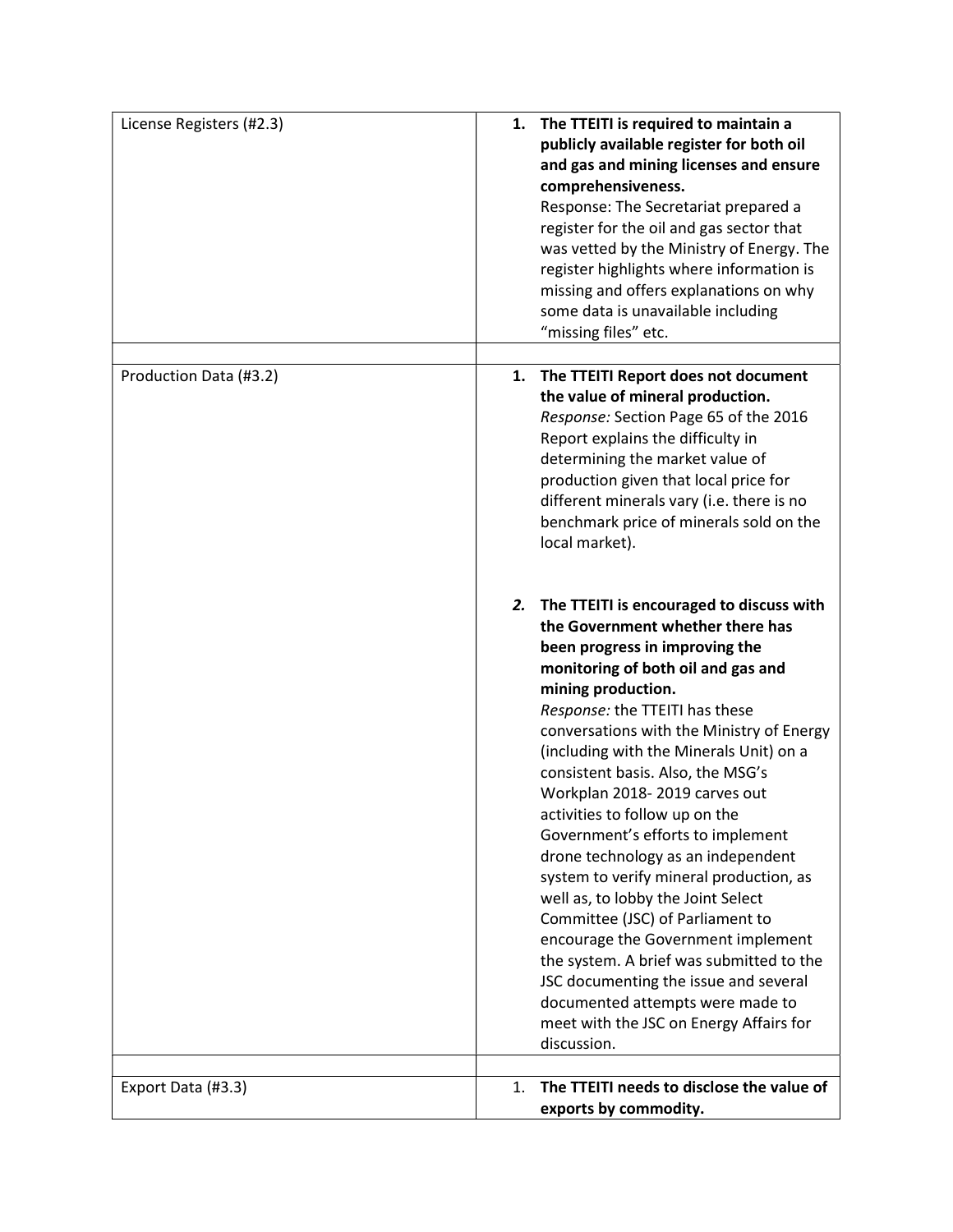|                          | Response: In our 2016 Report we<br>disclosed the volume of exports by<br>commodity and total exports values (not<br>disaggregated). The Central Bank of<br>Trinidad and Tobago provided<br>disaggregated data on energy export<br>values to the TTEITI Secretariat with a<br>proviso that the information be used<br>strictly for internal analysis. While it is<br>not a perfect proxy, the Secretariat<br>sought to estimate export values by                                                                                                                                                                                      |
|--------------------------|--------------------------------------------------------------------------------------------------------------------------------------------------------------------------------------------------------------------------------------------------------------------------------------------------------------------------------------------------------------------------------------------------------------------------------------------------------------------------------------------------------------------------------------------------------------------------------------------------------------------------------------|
|                          | calculating and disclosing the market<br>values of production.                                                                                                                                                                                                                                                                                                                                                                                                                                                                                                                                                                       |
|                          | The TTEITI should state when minerals<br>2.<br>have not been exported.<br>Response: This was not done in the<br>Report nor in the Supplementary Notes.                                                                                                                                                                                                                                                                                                                                                                                                                                                                               |
|                          | The TTEITI should provide an<br>3.<br>explanation of the methodology used to<br>calculate export volumes and values.<br>Response: Section F.3 of the<br>Supplementary Notes explains that the<br>Central Bank of Trinidad and Tobago and<br>the Central Statistical Office use direct<br>surveys of oil and gas companies and use<br>of benchmark prices to ascertain export<br>values and volumes.                                                                                                                                                                                                                                  |
| Comprehensiveness (#4.1) | The TTEITI should document omission of<br>1.<br>revenue streams, highlight total<br>Government revenue from each of the<br>streams agreed in the scope.<br>Response: The materiality brief for the<br>EITI Report 2016 documents the rational<br>for including and omitting several<br>revenue streams (see Section 2 and<br>Section 6).<br>The supporting document file for the<br>materiality brief, which is attached, also<br>includes the total revenue Government<br>receives from each material stream.<br>The EITI Administrator, BDO Trinity, also<br>explained the reason why the EITI<br>reporting company total payments |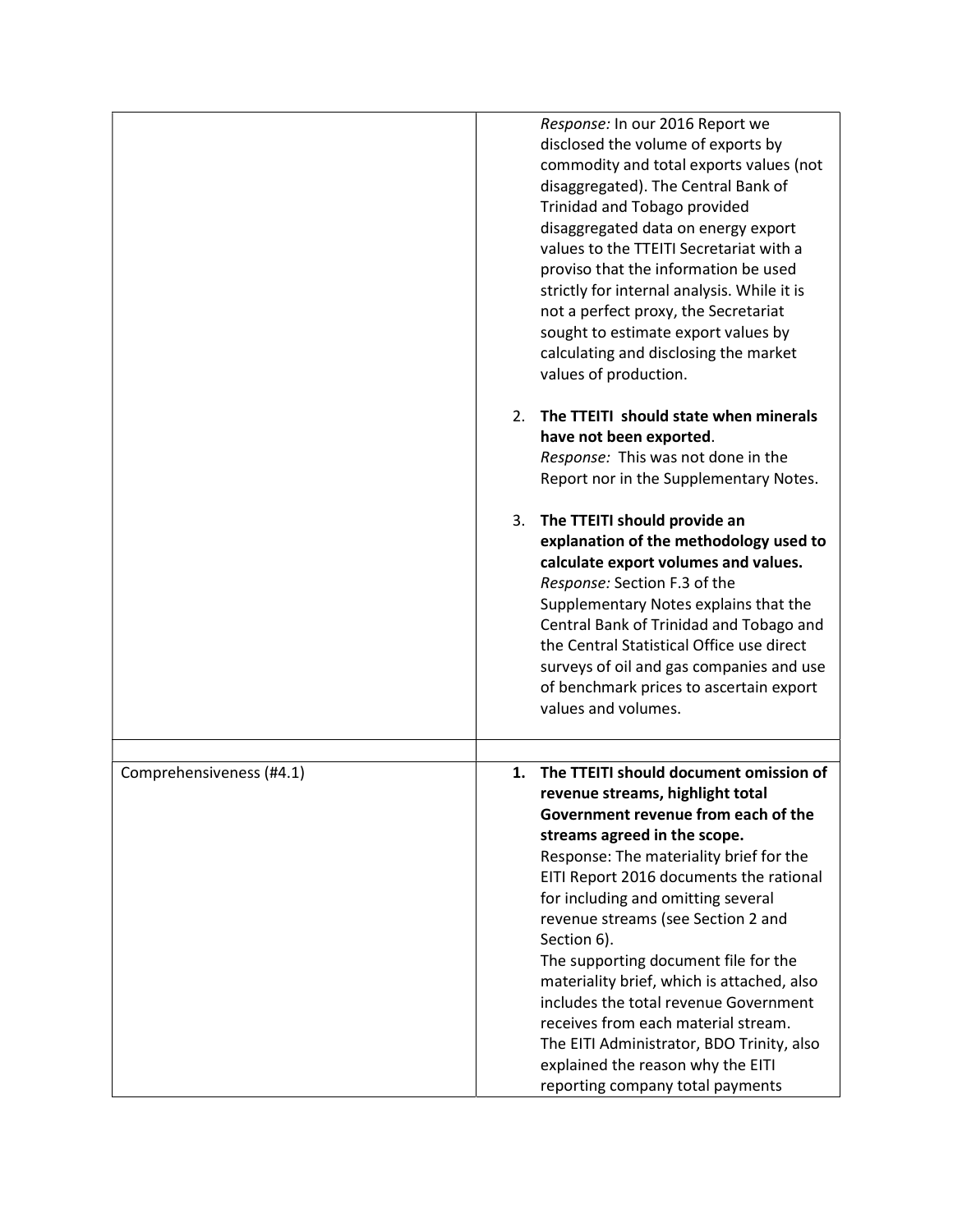|                           | surpassed the industry total in the<br>attached e-mail of November 27.                                                                                                                                                                                                                                                                                                                                                                                                                                                                                                                                                                                                                                                                                                                                                                                        |
|---------------------------|---------------------------------------------------------------------------------------------------------------------------------------------------------------------------------------------------------------------------------------------------------------------------------------------------------------------------------------------------------------------------------------------------------------------------------------------------------------------------------------------------------------------------------------------------------------------------------------------------------------------------------------------------------------------------------------------------------------------------------------------------------------------------------------------------------------------------------------------------------------|
| In-kind Revenues (#4.2)   | The TTEITI is required to disclose the<br>1.<br>volumes and revenues received from<br>the sale of the state's participation in<br>the sector and disaggregate the data by<br>individual buying company.<br>Response: Page 86-89 of the EITI Report<br>2016 outlines the gas sales agreements<br>between the National Gas Company of<br>Trinidad and Tobago and the leading<br>upstream producers in the country.<br>Section I of the Supplementary Notes<br>also details the volumes and revenues<br>the Government receives from disposal<br>of its share of production by these<br>upstream producers that market the oil<br>and gas on behalf of the Government.<br>Used in tandem with the gas sales<br>agreement information from NGC, a clear<br>picture of the NGC as buyer of the<br>Government's gas, via the State's<br>upstream partners, emerges. |
| Transport Revenues (#4.4) | The TTEITI is required to provide details<br>1.<br>on transportation tariffs, individual<br>companies paying for this service,<br>volumes transported and if practicable<br>reconcile such payments.<br>Response: The National Gas Company of<br>Trinidad and Tobago and Petrotrin are<br>the only two companies that earn<br>transport revenue in the country's<br>extractive sector. The NGC's revenues are<br>reported annually in the EITI Reports and<br>Petrotrin's revenues are covered in<br>Section K of the Supplmentary Notes. The<br>SC made a decision to include Petrotrin's<br>transport revenue in the next EITI Report<br>and will outline the other information<br>requested.                                                                                                                                                               |
| Data Quality (#4.9)       | 1. The TTEITI is required to identify<br>whether the payments and revenues are<br>subject to credible, independent audit,                                                                                                                                                                                                                                                                                                                                                                                                                                                                                                                                                                                                                                                                                                                                     |